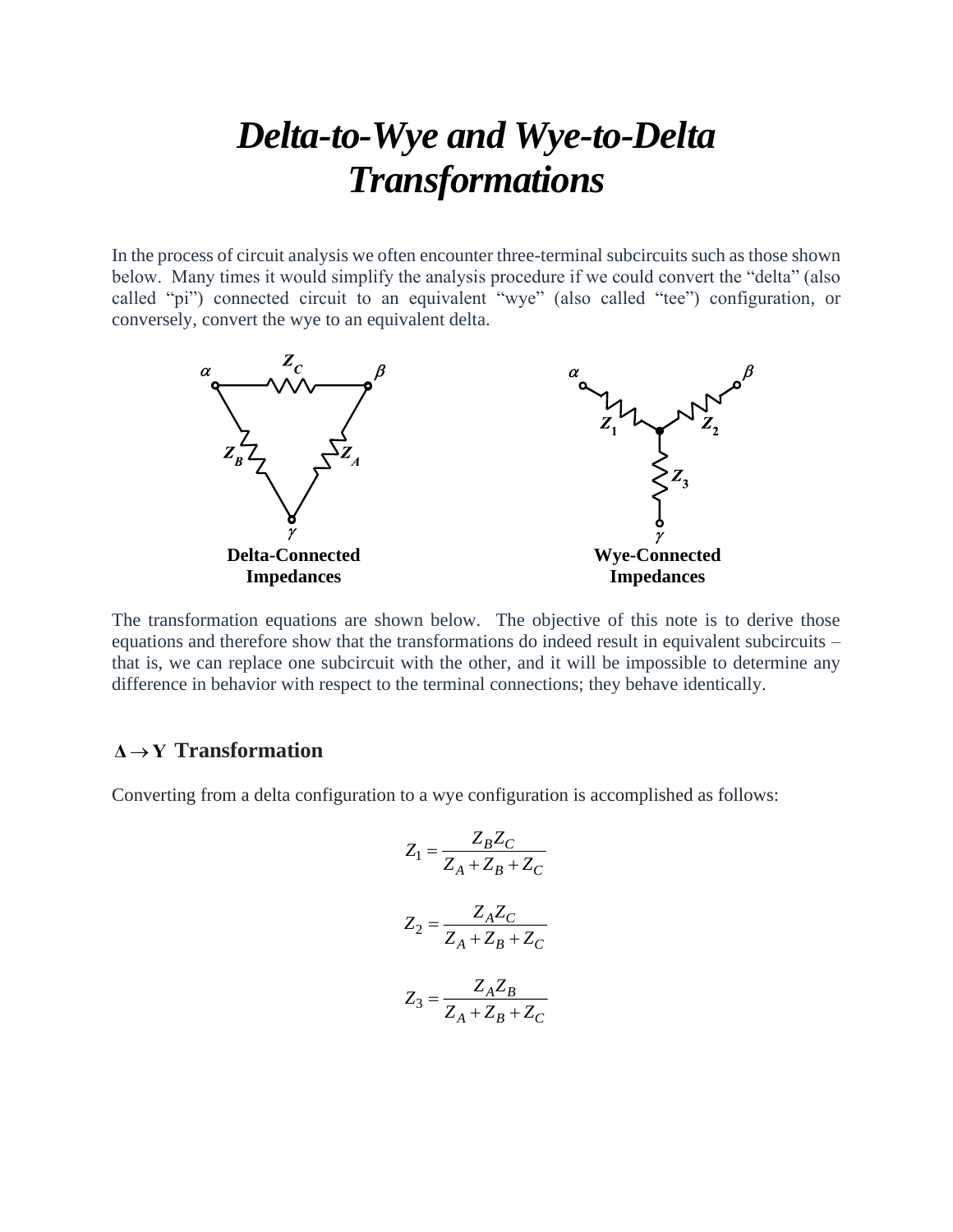# **Y** →**Δ Transformation**

Similarly, a wye-connected subcircuit can be easily converted to a delta-connected configuration as follows:

$$
Z_A = \frac{Z_1 Z_2 + Z_2 Z_3 + Z_1 Z_3}{Z_1}
$$

$$
Z_B = \frac{Z_1 Z_2 + Z_2 Z_3 + Z_1 Z_3}{Z_2}
$$

$$
Z_C = \frac{Z_1 Z_2 + Z_2 Z_3 + Z_1 Z_3}{Z_3}
$$

# **How Can We Derive the Transformation Equations?**

Consider the two diagrams shown below. The equivalent impedance with respect to the  $\alpha - \gamma$ terminal pair must be the same for both circuits if they are indeed equivalent.



Similarly,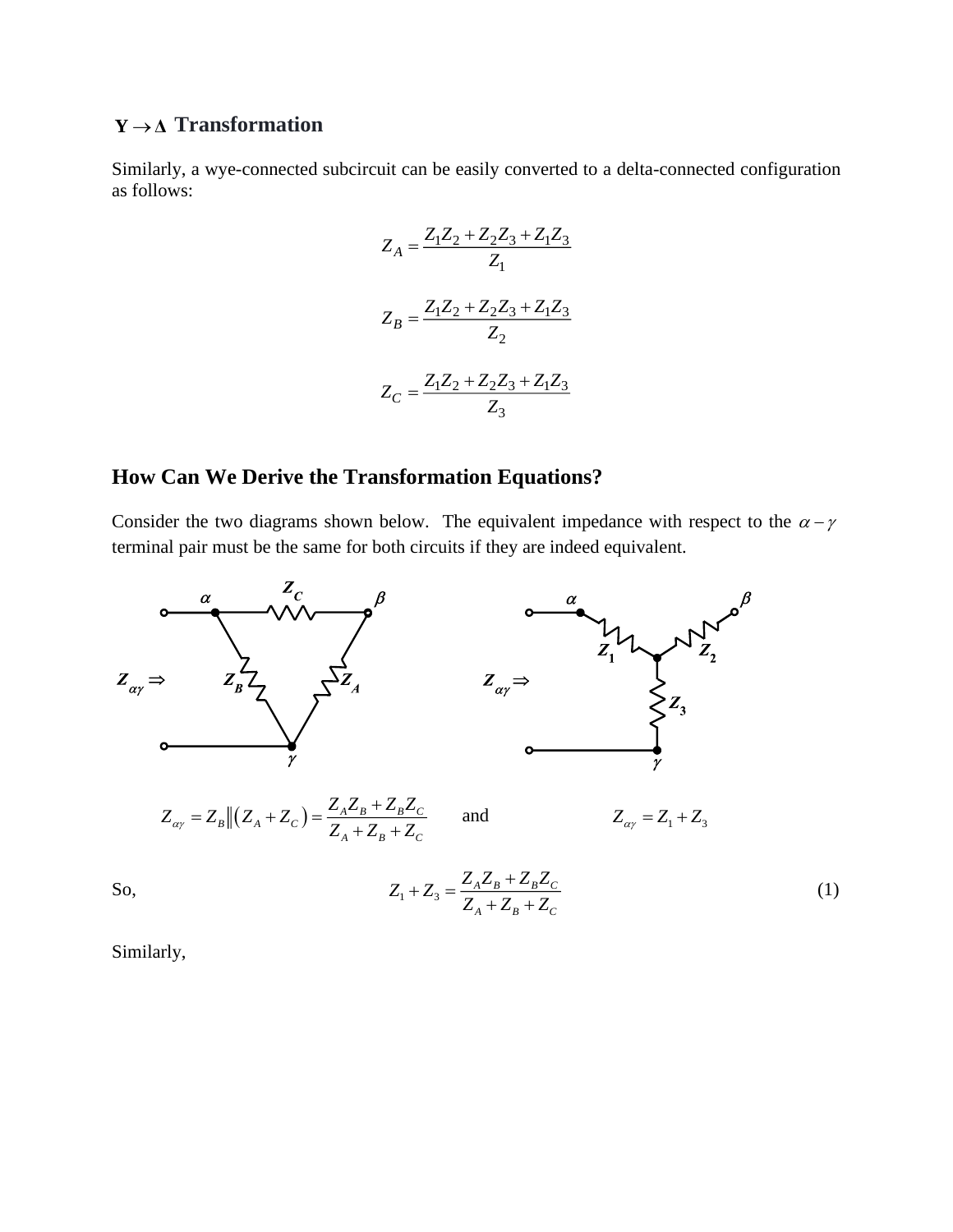



$$
Z_{\alpha\beta} = Z_C ||(Z_A + Z_B) = \frac{Z_A Z_C + Z_B Z_C}{Z_A + Z_B + Z_C}
$$



So, 
$$
Z_1 + Z_2 = \frac{Z_A Z_C + Z_B Z_C}{Z_A + Z_B + Z_C}
$$
(2)

and

And, for the two diagrams shown below:



So, 
$$
Z_2 + Z_3 = \frac{Z_A Z_B + Z_A Z_C}{Z_A + Z_B + Z_C}
$$
(3)

Then,  $(1)+(2)-(3)$  gives

$$
(Z_1 + Z_3) + (Z_1 + Z_2) - (Z_2 + Z_3) = \frac{(Z_A Z_B + Z_B Z_C) - (Z_A Z_C + Z_B Z_C) + (Z_A Z_B + Z_A Z_C)}{Z_A + Z_B + Z_C}
$$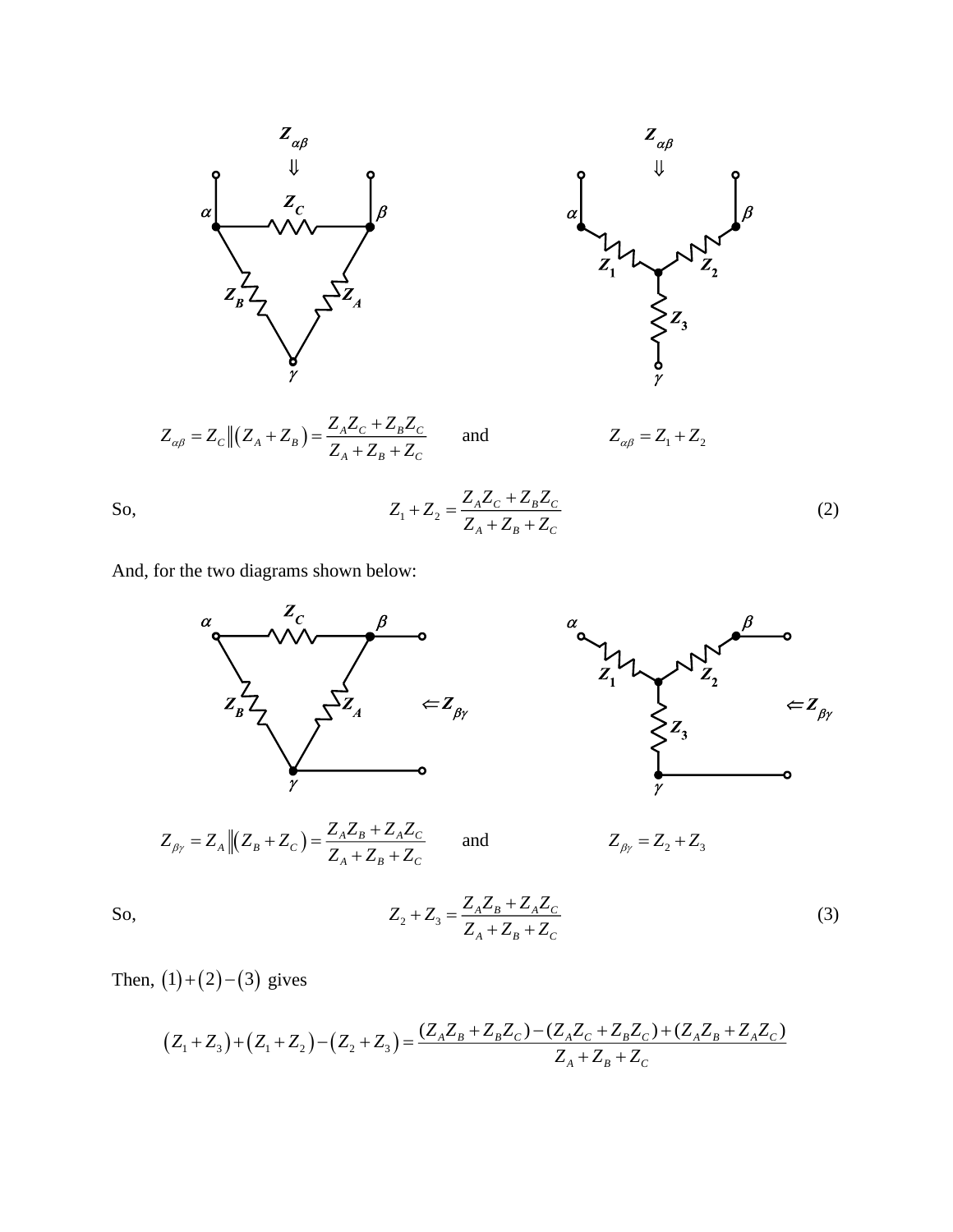$$
2Z_1 = \frac{2Z_BZ_C}{Z_A + Z_B + Z_C} \qquad \Rightarrow \qquad Z_1 = \frac{Z_BZ_C}{Z_A + Z_B + Z_C}
$$

 $=\frac{ZZ_{A}+Z_{C}}{Z_{A}+Z_{B}+Z_{C}}$   $\Rightarrow$   $Z_{2}$ 

Similarly,  $-(1)+(2)+(3)$  gives

2

 $2Z_2 = \frac{2Z_A Z_c}{Z}$ 

 $Z_2 = \frac{2Z_A Z}{Z}$ 

 $_{A}$  +  $L_{B}$  +  $L_{C}$ 

 $Z_A + Z_B + Z$ 

$$
-(Z_1 + Z_3) + (Z_1 + Z_2) + (Z_2 + Z_3) = \frac{-(Z_A Z_B + Z_B Z_C) + (Z_A Z_C + Z_B Z_C) + (Z_A Z_B + Z_A Z_C)}{Z_A + Z_B + Z_C}
$$

 $A^{\scriptscriptstyle \prime\prime\prime}$  $A \cdot Z_B \cdot Z_C$ 

 $Z_{\rm a} = \frac{Z_{\rm a} Z}{\sqrt{2}}$  $=\frac{Z_{1}+Z_{2}+Z_{3}}{Z_{1}+Z_{2}+Z_{3}}$ 

or

or

and  $(1) - (2) + (3)$  yields

$$
(Z_1 + Z_3) - (Z_1 + Z_2) + (Z_2 + Z_3) = \frac{(Z_A Z_B + Z_B Z_C) - (Z_A Z_C + Z_B Z_C) + (Z_A Z_B + Z_A Z_C)}{Z_A + Z_B + Z_C}
$$
  

$$
2Z_3 = \frac{2Z_A Z_B}{Z_A + Z_B + Z_C} \implies Z_3 = \frac{Z_A Z_B}{Z_A + Z_B + Z_C}
$$

or

This verifies the first set of transformation equations.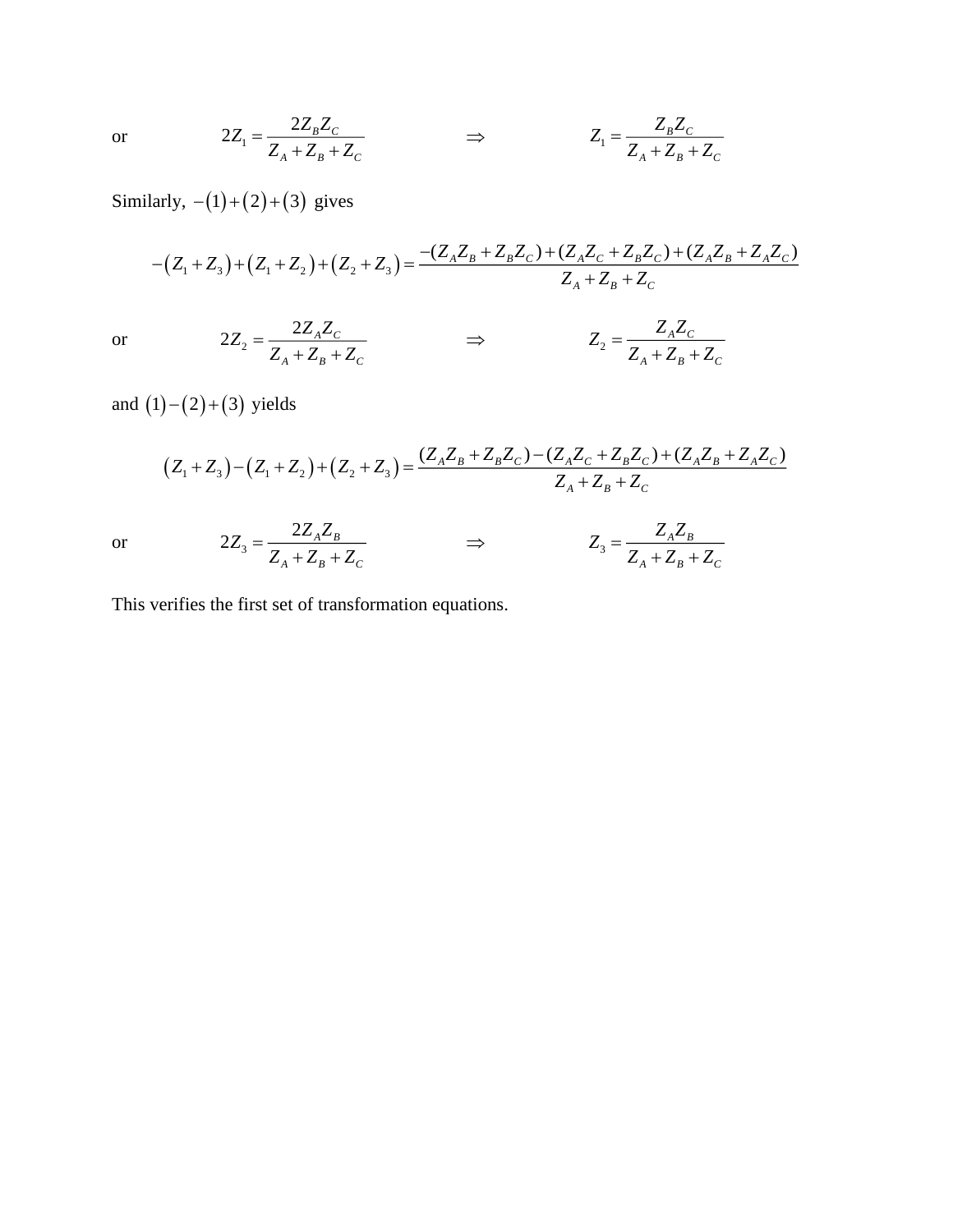



So, 
$$
Y_A + Y_B = \frac{Y_1 Y_3 + Y_2 Y_3}{Y_1 + Y_2 + Y_3}
$$
(4)

Similarly





So,

 $1^{\bullet}2^{\circ}$  1  $^{\bullet}1^{\bullet}3$  $1 + 2 + 3$  $Y_B + Y_C = \frac{Y_1 Y_2 + Y_1 Y_3}{Y}$  $Y_{i} + Y_{i} + Y_{i}$  $+Y_c = \frac{Y_1 Y_2 + Y_3}{Y_1 Y_2 + Y_3}$  $+ Y_{\circ} +$ (5)

and

and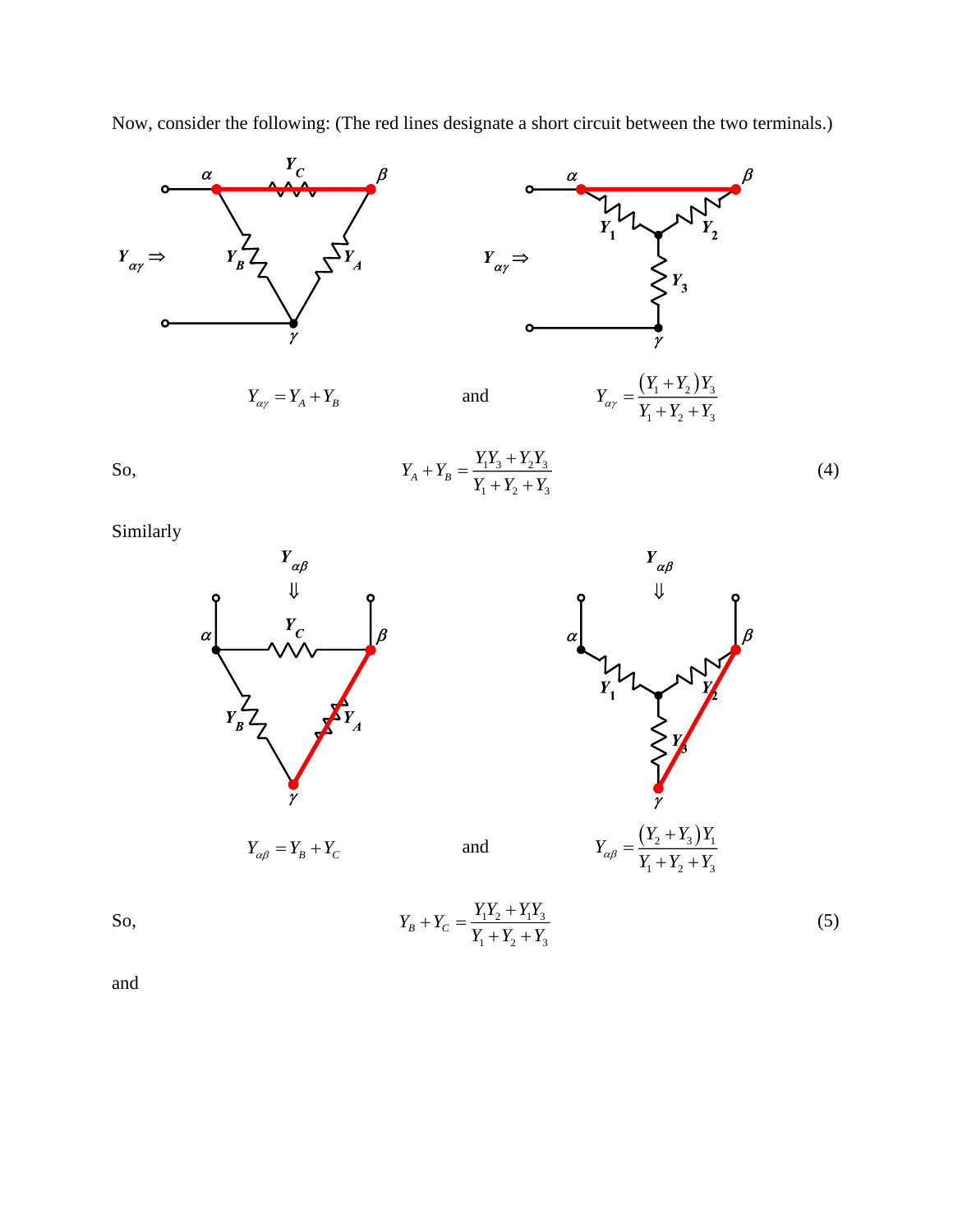



So, 
$$
Y_A + Y_C = \frac{Y_1 Y_2 + Y_2 Y_3}{Y_1 + Y_2 + Y_3}
$$
(6)

Now (4)–(5)+(6) gives  
\n
$$
(Y_A + Y_B) - (Y_B + Y_C) + (Y_A + Y_C) = \frac{(Y_1Y_3 + Y_2Y_3) - (Y_1Y_2 + Y_1Y_3) + (Y_1Y_2 + Y_2Y_3)}{Y_1 + Y_2 + Y_3}
$$

$$
2Y_A = \frac{2Y_2Y_3}{Y_1 + Y_2 + Y_3} \qquad \qquad \Rightarrow \qquad \qquad Y_A = \frac{Y_2Y_3}{Y_1 + Y_2 + Y_3}
$$

Therefore, 
$$
Z_A = \frac{Y_1 + Y_2 + Y_3}{Y_2 Y_3} = \frac{Z_2 Z_3 + Z_1 Z_3 + Z_1 Z_2}{Z_1} \text{ or } Z_A = Z_2 + Z_3 + \frac{Z_2 Z_3}{Z_1}
$$

$$
(4)+(5)-(6)
$$
 gives

6) gives  
\n
$$
(Y_A + Y_B) + (Y_B + Y_C) - (Y_A + Y_C) = \frac{(Y_1Y_3 + Y_2Y_3) + (Y_1Y_2 + Y_1Y_3) - (Y_1Y_2 + Y_2Y_3)}{Y_1 + Y_2 + Y_3}
$$

or

or

$$
2Y_B = \frac{2Y_1Y_3}{Y_1 + Y_2 + Y_3} \qquad \qquad \Rightarrow \qquad \qquad Y_B = \frac{Y_1Y_3}{Y_1 + Y_2 + Y_3}
$$

Therefore, 
$$
Z_B = \frac{Y_1 + Y_2 + Y_3}{Y_1 Y_3} = \frac{Z_2 Z_3 + Z_1 Z_3 + Z_1 Z_2}{Z_2} \text{ or } Z_B = Z_1 + Z_3 + \frac{Z_1 Z_3}{Z_2}
$$

and  $-(4)+(5)+(6)$  gives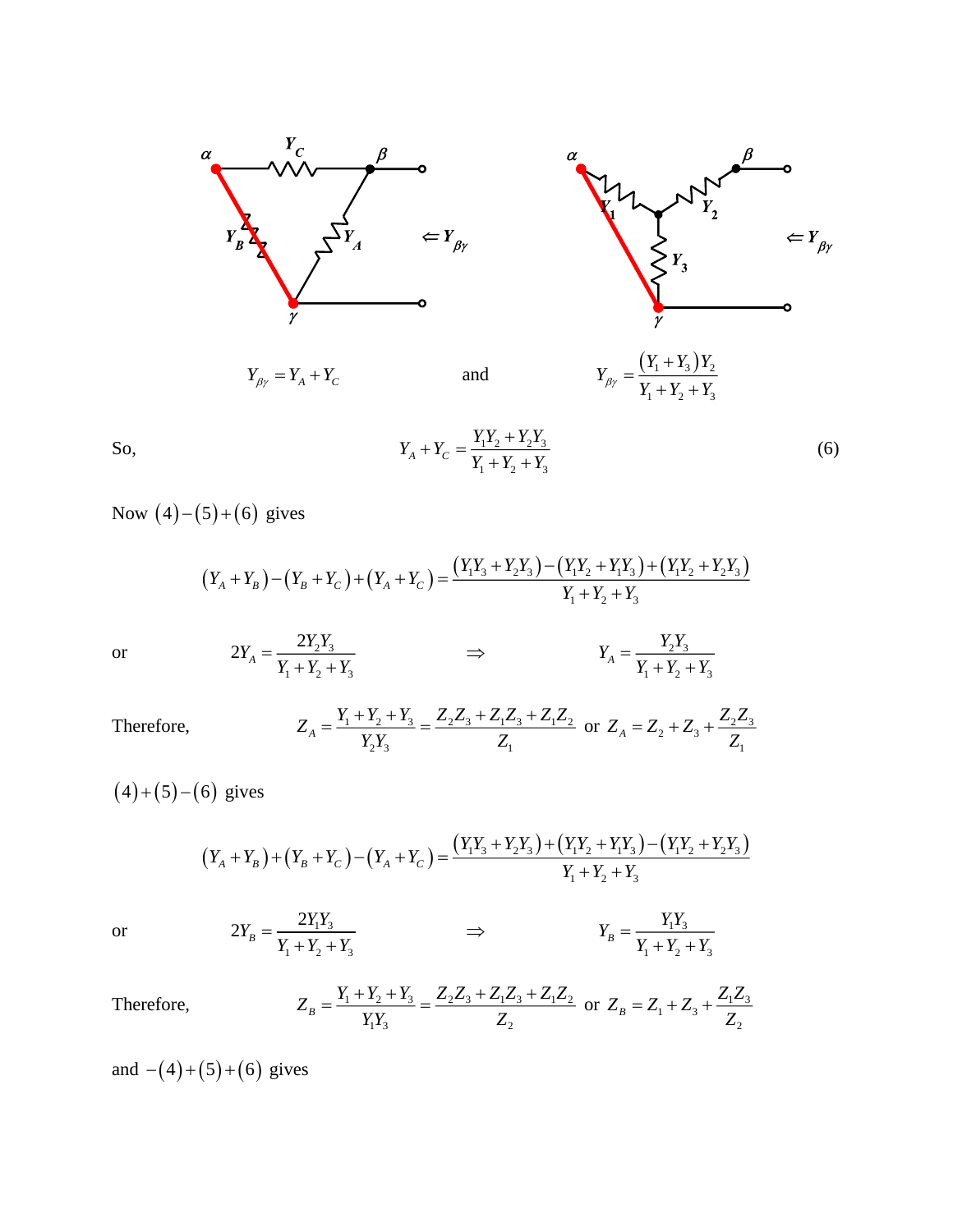$$
-(Y_A + Y_B) + (Y_B + Y_C) + (Y_A + Y_C) = \frac{-(Y_1Y_3 + Y_2Y_3) + (Y_1Y_2 + Y_1Y_3) + (Y_1Y_2 + Y_2Y_3)}{Y_1 + Y_2 + Y_3}
$$

or

$$
2Y_C = \frac{2Y_1Y_2}{Y_1 + Y_2 + Y_3} \qquad \qquad \Rightarrow \qquad \qquad Y_C = \frac{Y_1Y_2}{Y_1 + Y_2 + Y_3}
$$

Therefore, 
$$
Z_C = \frac{Y_1 + Y_2 + Y_3}{Y_1 Y_2} = \frac{Z_2 Z_3 + Z_1 Z_3 + Z_1 Z_2}{Z_3} \text{ or } Z_C = Z_1 + Z_2 + \frac{Z_1 Z_2}{Z_3}
$$

These results verify the second set of transformation equations.

#### **Example 1:**

Determine the equivalent resistance of the circuit shown.



As is, determining the equivalent resistance is very difficult. However, by applying the  $\Delta \rightarrow Y$ transformation equations discussed earlier, the problem can be greatly simplified. Looking at the bottom half of the circuit, and comparing with the notes above:

 $Z_A = 600 \Omega$ ,  $Z_B = 300 \Omega$ , and  $Z_C = 100 \Omega$ .

Applying the  $\Delta \rightarrow Y$  transformation equations: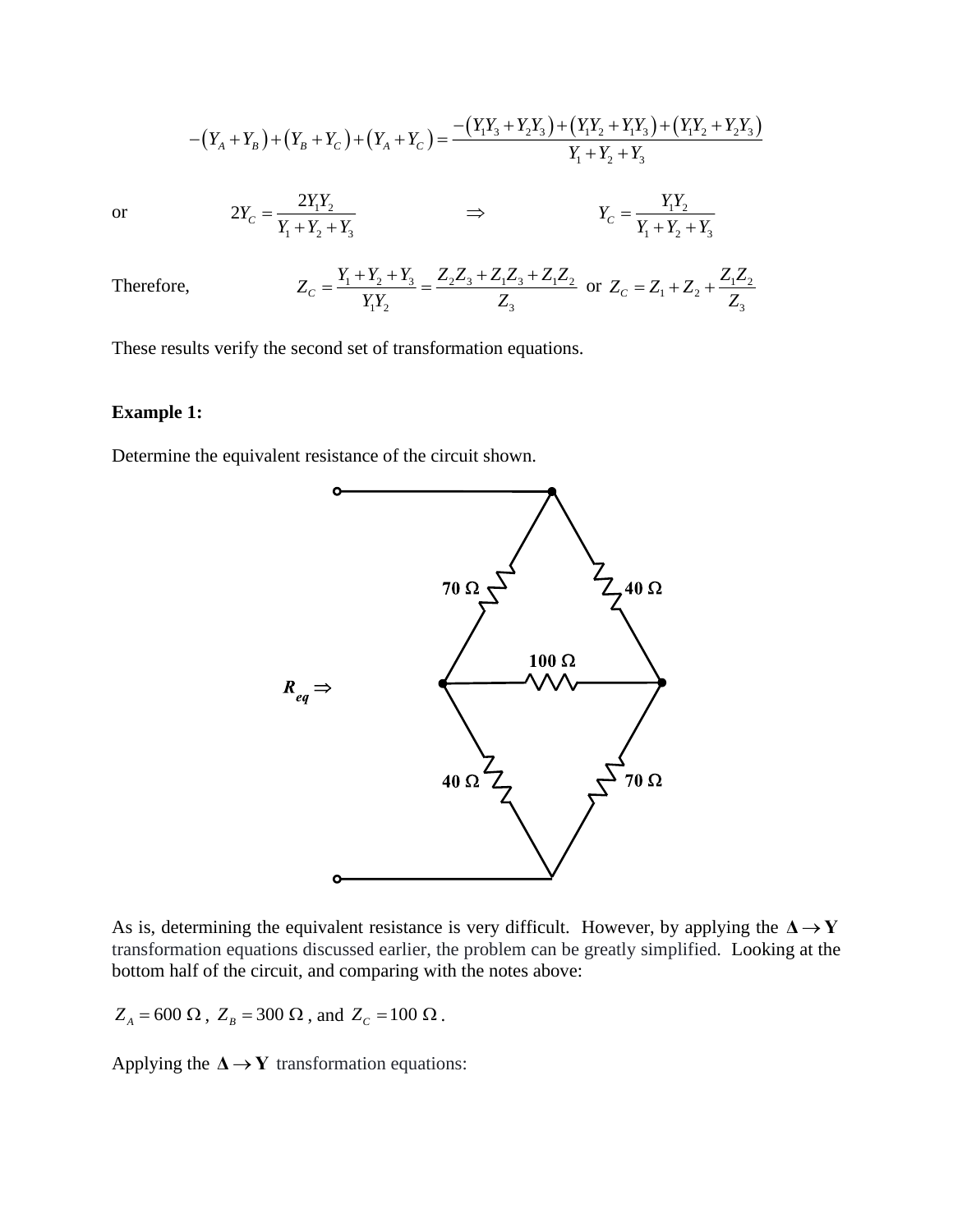$$
Z_1 = \frac{Z_B Z_C}{Z_A + Z_B + Z_C} = \frac{(300 \ \Omega)(100 \ \Omega)}{(600 \ \Omega) + (300 \ \Omega) + (100 \ \Omega)} = \frac{30,000}{1000} \ \Omega = 30 \ \Omega
$$

$$
Z_2 = \frac{Z_A Z_C}{Z_A + Z_B + Z_C} = \frac{(600 \ \Omega)(100 \ \Omega)}{(600 \ \Omega) + (300 \ \Omega) + (100 \ \Omega)} = \frac{60,000}{1000} \ \Omega = 60 \ \Omega
$$

$$
Z_3 = \frac{Z_A Z_B}{Z_A + Z_B + Z_C} = \frac{(600 \ \Omega)(300 \ \Omega)}{(600 \ \Omega) + (300 \ \Omega) + (100 \ \Omega)} = \frac{180,000}{1000} \ \Omega = 180 \ \Omega
$$

Now, we have the following equivalent circuit:



Here, determining the equivalent resistance is straightforward:

$$
R_{eq} = \left\{ \left[ (70 \ \Omega) + (30 \ \Omega) \right] \middle\| \left[ (40 \ \Omega) + (60 \ \Omega) \right] \right\} + (180 \ \Omega)
$$
  
= 
$$
\left[ (100 \ \Omega) \middle\| (100 \ \Omega) \right] + (180 \ \Omega)
$$
  
= 
$$
(50 \ \Omega) + (180 \ \Omega)
$$
  
= 230 \ \Omega

# **Example 2:**

Determine the value of  $V$ <sup> $\sigma$ </sup> in the circuit shown.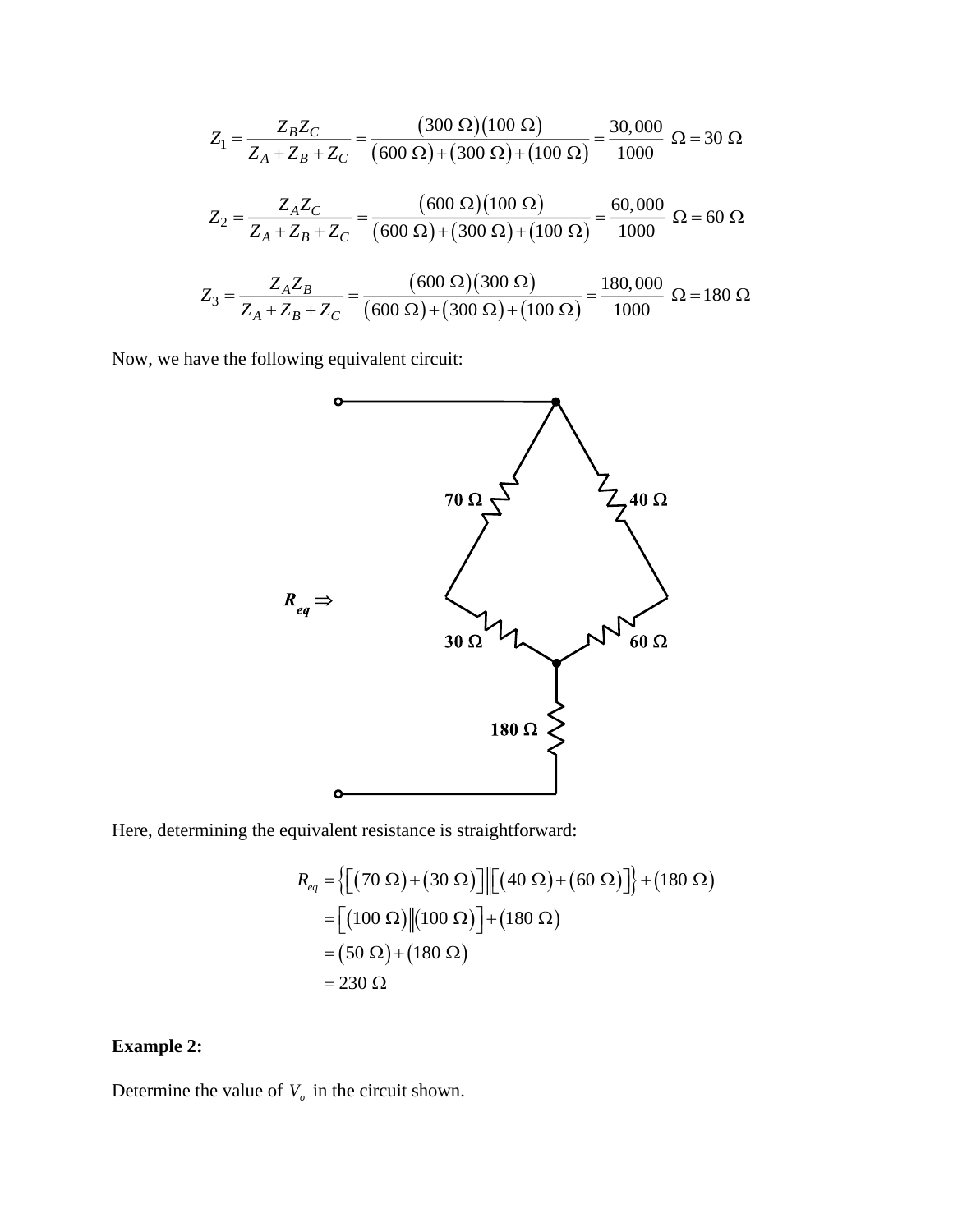

The three resistors in the middle of the circuit comprise a "wye" subcircuit, with  $Z_1 = 1680 \Omega$ ,  $Z_2 = 4480 \Omega$ , and  $Z_3 = 960 \Omega$ .

Applying the  $Y \rightarrow \Delta$  transformation equations:

$$
Z_{A} = \frac{Z_{1}Z_{2} + Z_{2}Z_{3} + Z_{1}Z_{3}}{Z_{1}}
$$
  
= 
$$
\frac{(1680 \Omega)(4480 \Omega) + (4480 \Omega)(960 \Omega) + (1680 \Omega)(960 \Omega)}{1680 \Omega}
$$
  
= 
$$
\frac{13,440,000}{1680} \Omega = 8 \text{ k}\Omega
$$
  

$$
Z_{B} = \frac{Z_{1}Z_{2} + Z_{2}Z_{3} + Z_{1}Z_{3}}{Z_{2}} = \frac{13,440,000}{4480} \Omega = 3 \text{ k}\Omega
$$
  

$$
Z_{C} = \frac{Z_{1}Z_{2} + Z_{2}Z_{3} + Z_{1}Z_{3}}{Z_{3}} = \frac{13,440,000}{960} \Omega = 14 \text{ k}\Omega
$$

Now we have the following equivalent circuit: